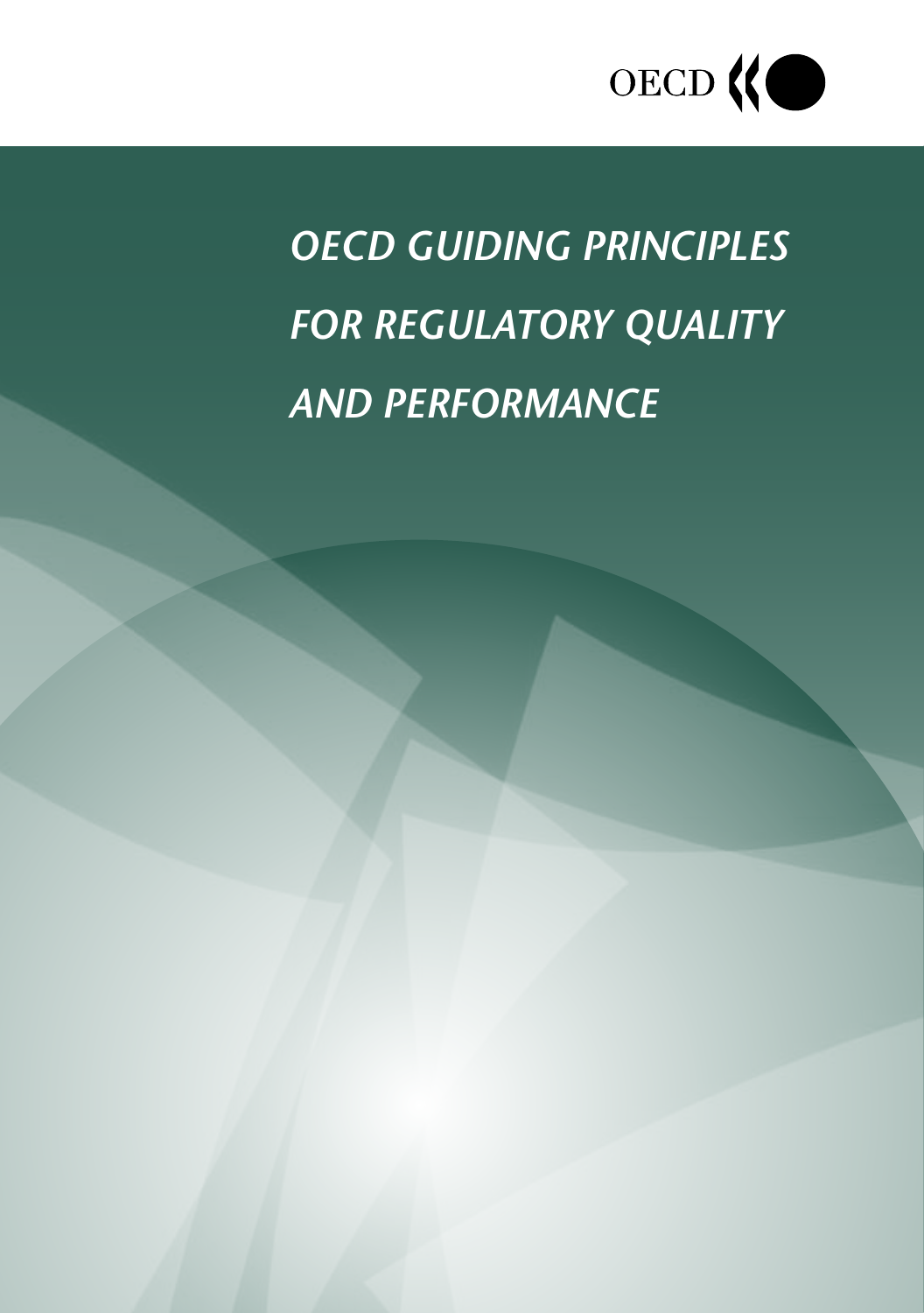## **OECD MEMBER**

**COUNTRIES**

AUSTRALIA

AUSTRIA

BELGIUM

CANADA

CZECH REPUBLIC

DENMARK

FINLAND

FRANCE

**GERMANY** 

**GREECE** 

HUNGARY

ICELAND

IRELAND

ITALY

JAPAN

KOREA

LUXEMBOURG

**MEXICO** 

**NETHERLANDS** 

NEW ZEALAND

**NORWAY** 

POLAND

PORTUGAL

SLOVAK REPUBLIC

SPAIN

SWEDEN

SWITZERLAND

**TURKEY** 

UNITED KINGDOM

UNITED STATES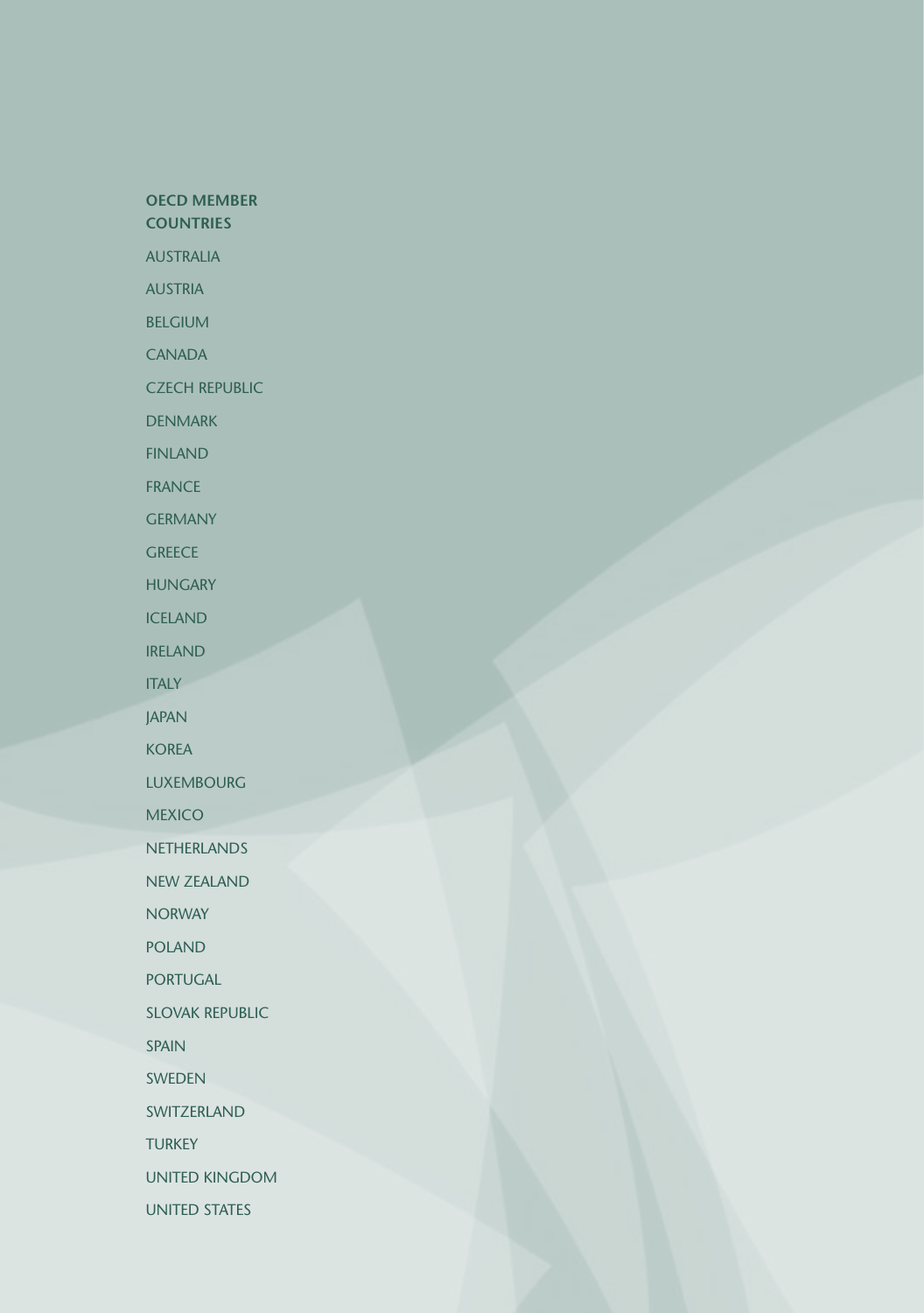## *OECD GUIDING PRINCIPLES FOR REGULATORY QUALITY AND PERFORMANCE*

The goal of regulatory reform is to improve national economies and enhance their ability to adapt to change. Better regulation and structural reforms are necessary complements to sound fiscal and macroeconomic policies. Continual and far-reaching social, economic and technological changes require governments to consider the cumulative and inter-related impacts of regulatory regimes, to ensure that their regulatory structures and processes are relevant and robust, transparent, accountable and forward-looking. Regulatory reform is not a one-off effort but a dynamic, long-term, multi-disciplinary process.

The first set of OECD policy recommendations for regulatory reform was endorsed by Ministers in 1997. They have provided guidance to member countries to improve regulatory policies and tools, strengthen market openness and competition, and reduce regulatory burdens. The country reviews of regulatory reform launched in 1998 and the monitoring exercises of implementation launched in 2004 document the considerable progress that has been made and identify lessons about implementation to promote a strong competition culture and liberalisation of entry barriers, the use of regulatory impact analysis and consideration of alternatives to regulation, and the integration of market openness criteria in regulatory processes.

*From 1997 to 2005: The Evolution of Regulatory Policy*

The concept of regulatory reform has changed over the last decade, a change that is reflected in the title for these principles. The focus in the 1990s was on steps to reduce the scale of government, often carried out in single initiatives. Isolated efforts cannot take the place of a coherent,

whole-of-government approach to

create a regulatory environment favourable to the creation and growth of firms, productivity gains, competition, investment and international trade. Removing unneeded regulations, notably in sectors that meet public needs, is still important, but does not tell the whole story. When governments turn elsewhere for provision of services, regulation is necessary to shape market conditions and meet the public interest. "Regulatory quality and performance" captures the dynamic, ongoing whole-of-government approach to implementation.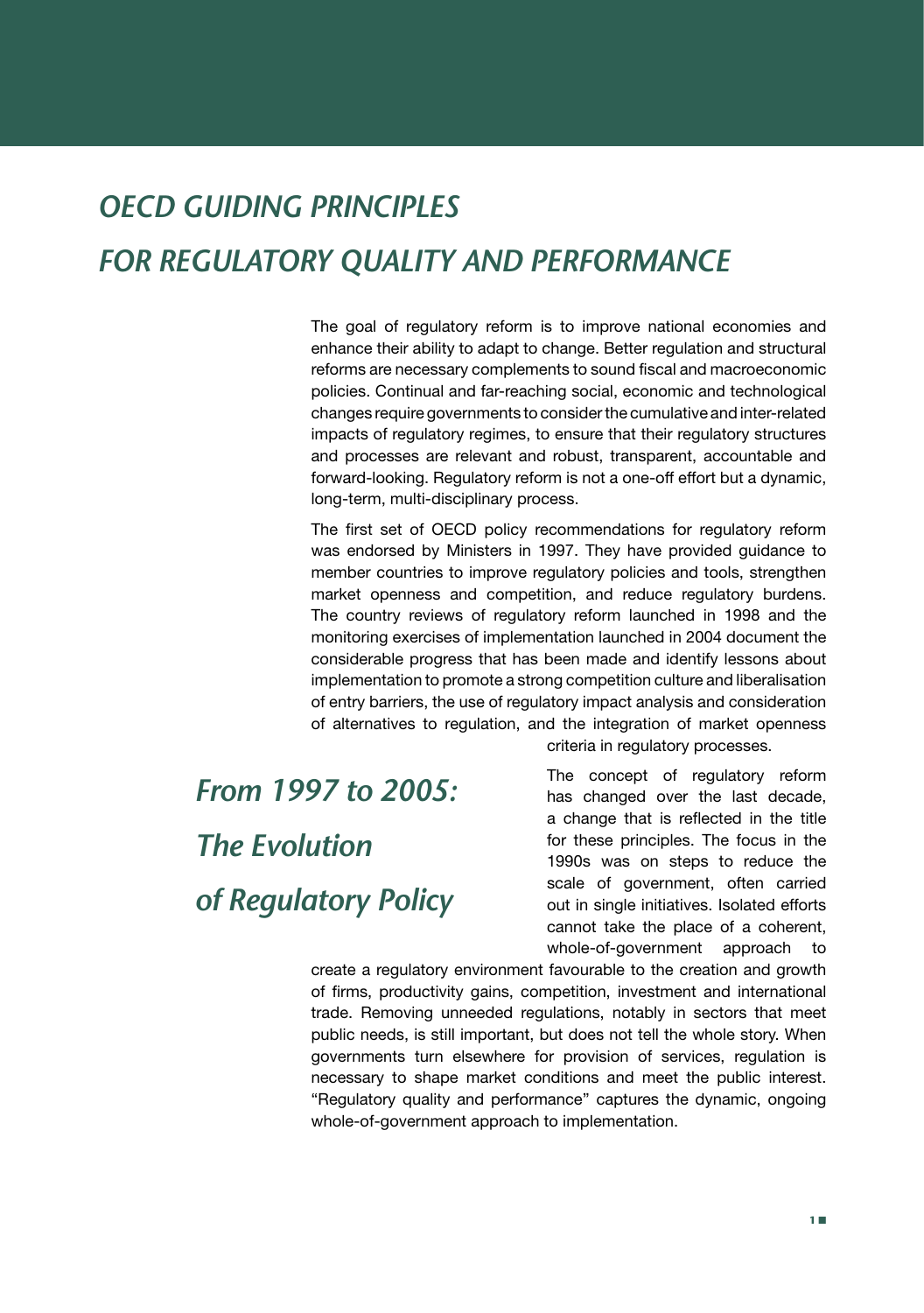The *1997 Recommendations* have stood the test of time. Based on the lessons of experience drawn from 20 country reviews and other studies, these recommendations have been carefully examined and updated to help countries face the challenges of the 21st century with a renewed commitment toward better regulation. The original 7 principles have been retained, but the explanatory notes and subordinate recommendations have been expanded. Issues which receive greater attention in 2005 than in 1997 include: policy coherence and multi-level co-ordination; *ex ante* assessment of proposals for policy; competition policy for network utilities that meet public needs; market openness; risk awareness; and implementation. This agenda calls for a cross-sectoral, pro-active approach to make regulations more responsive yet predictable. The *OECD Guidelines for Regulatory Quality and Performance* highlight the dynamic, forward-looking process by which regulatory policies, tools and institutions are adapted for the 21st century.

More non-member countries are taking an interest in regulatory reform issues, as demonstrated by the recent review of Russia, the first of a non-member country, the participation of Brazil and Chile as observers in the Special Group on Regulatory Policy, conferences on regulatory policies in China in 2003 and 2004, the Regulatory Governance Initiative as part of the Investment Compact for South East Europe, and the completion of the *APEC-OECD Integrated Checklist for Regulatory Reform*. Regulatory Reform is a key theme in the Programme on Good Governance for Development in Arab Countries, supported by the OECD and the UNDP. The implementation of policies for better regulation however is difficult in many transition and developing countries, when

institutional and democratic systems are still fragile. Bilateral and multilateral development assistance programmes are helping to build capacity for regulatory impact analysis and regulatory policy systems in many countries, where over time, regulatory processes and standards can be expected to improve transparency, accountability and economic outcomes. The 2005 Principles will therefore have an impact beyond OECD member countries, wherever governments strengthen domestic policies and institutions in ways that improve investment and trade.

This set of principles was discussed by the Competition and Trade Committees and the Working Party on Regulatory Management and Reform in the context of stocktaking exercises to identify lessons about implementation drawn out of the 20 country reviews completed through 2003, and summarised in the synthesis report "Taking Stock of Regulatory Reform". The Special Group on Regulatory Policy approved the Principles at its 4th meeting on 15 March 2005, and the Council of the OECD endorsed them on 28 April 2005.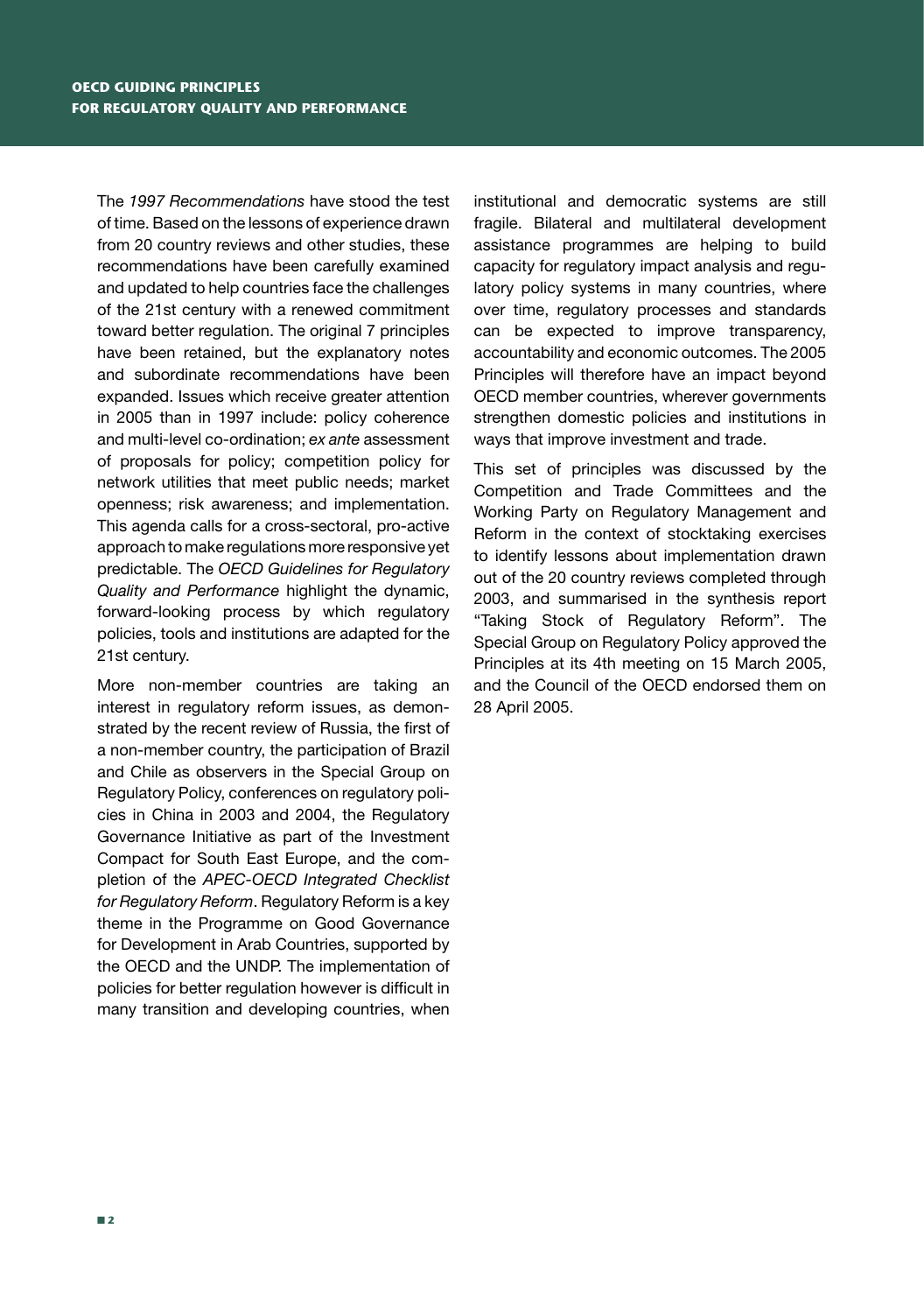*1 Adopt at the political level broad programmes of regulatory reform that establish clear objectives and frameworks for implementation.*

Commit to regulatory reform at the highest political level, recognising that key elements of regulatory policy – policies, institutions and tools –should be considered as a whole, and applied at all levels of government. Articulate reform goals, strategies and benefits clearly to the public.

Establish principles of "good regulation", drawing on the *1995 OECD Recommendation on Improving the Quality of Government Regulation.*  Good regulation should: (*i*) serve clearly identified policy goals, and be effective in achieving those goals; (*ii*) have a sound legal and empirical basis; (*iii*) produce benefits that justify costs, considering the distribution of effects across society and taking economic, environmental and social effects into account; (*iv*) minimise costs and market distortions; (*v*) promote innovation through market incentives and goal-based approaches; (*vi*) be clear, simple, and practical for users; (*vii*) be consistent with other regulations and policies; and (*viii*) be compatible as far as possible with competition, trade and investment-facilitating principles at domestic and international levels.

Create effective and credible co-ordination mechanisms, foster coherence across major policy objectives, clarify responsibilities for assuring regulatory quality, and ensure capacity to respond to a changing, fast-paced environment. Ensure that institutional frameworks and resources are adequate, and that systems are in place to manage regulatory resources effectively and to discharge enforcement responsibilities. Strengthen quality regulation by staffing regulatory units adequately, conducting regular training sessions, and making effective use of consultation, including advisory bodies of stakeholders.

Encourage better regulation at all levels of government, improve co-ordination and avoid overlapping responsibilities among regulatory authorities and levels of government; apply regulatory quality criteria such as transparency, non-discrimination and efficiency to regulation inside government, and encourage private bodies such as standards-setting organisations to adopt criteria for regulatory quality based on the *OECD Recommendations*.

Adopt a dynamic approach to improve regulatory systems over time to improve the stock of existing and the quality of new regulations, and ensure that reforms are carried out in a logical order and that related markets are liberalised together, where practicable. Make effective use of *ex post*  evaluation.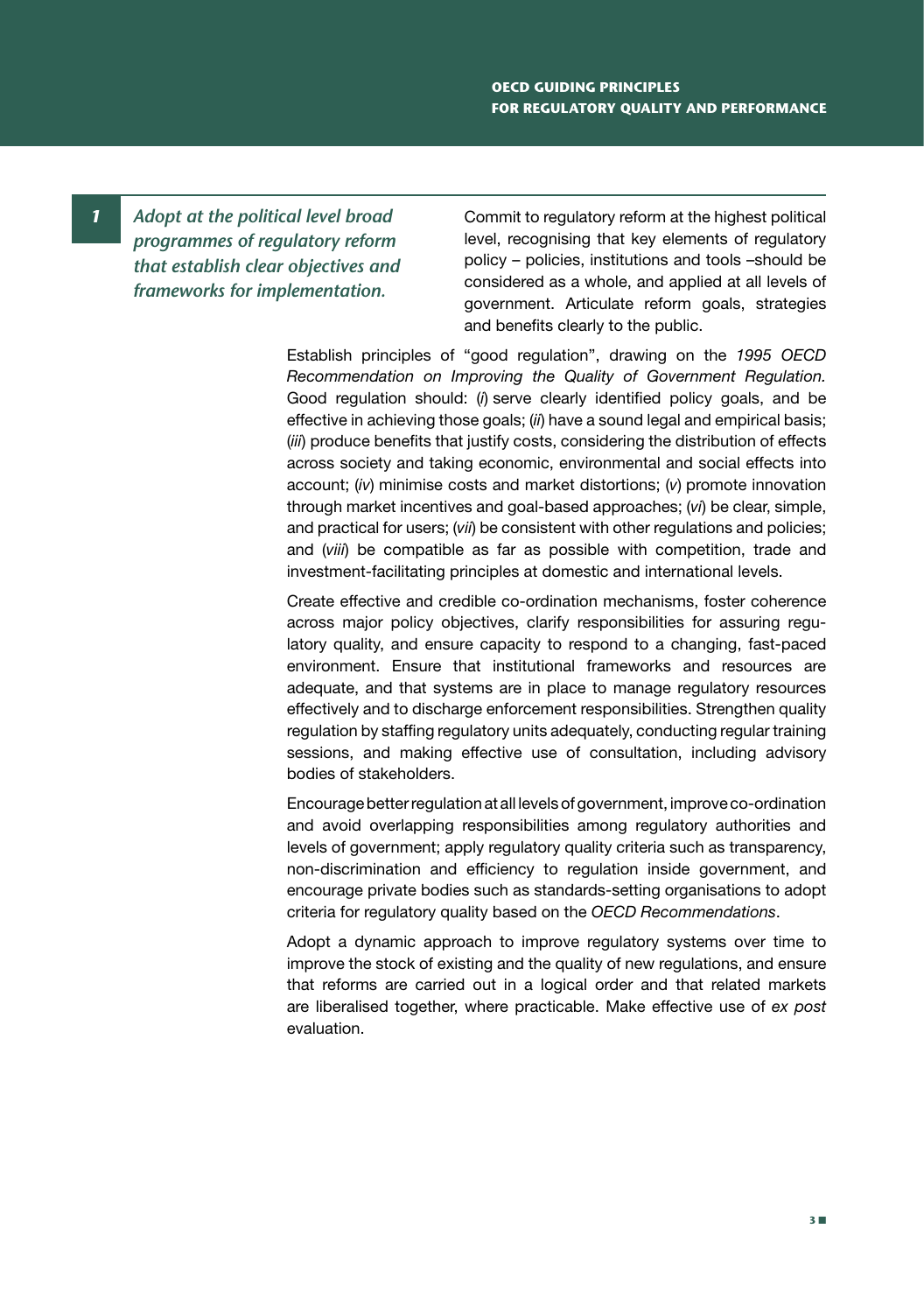*2 Assess impacts and review regulations systematically to ensure that they meet their intended objectives efficiently and effectively in a changing and complex economic and social environment.*

Review regulations (economic, social, and administrative) against the principles of good regulation and from the point of view of those affected rather than of the regulator; update regulations through automatic review procedures such as sun-setting.

Consider alternatives to regulation where appropriate and possible, including self-regulation, that give greater scope to citizens and firms; when

analysing such alternatives, consideration must take account of their costs, benefits, distributional effects, impact on competition and market openness, and administrative requirements.

Use performance-based assessments of regulatory tools and institutions, to assess how effective they are in contributing to good regulation and economic performance, and to assess their cost-effectiveness.

Target reviews of regulations where change will yield the highest and most visible benefits, particularly regulations restricting competition and market openness, and affecting enterprises, including SMEs.

Review proposals for new regulations, as well as existing regulations, with reference to regulatory quality, competition and market openness; ensure compliance with quality standards when drafting or reviewing regulations preferably overseen by a body created for that purpose.

Integrate regulatory impact analysis into the development, review, and revision of significant regulations, and use RIA to assess impacts on market openness and competition objectives; support RIA with training programmes, and with *ex post* evaluation to monitor quality and compliance; include risk assessment and risk management options in RIAs. Ensure that RIA plays a key role in improving the quality of regulation, and is conducted in a timely, clear and transparent manner.

Minimize the aggregate regulatory burden on those affected as an explicit objective to lessen administrative costs for citizens and businesses and as part of a policy stimulating economic efficiency. Measure the aggregate burdens while also taking account of the benefits of regulation.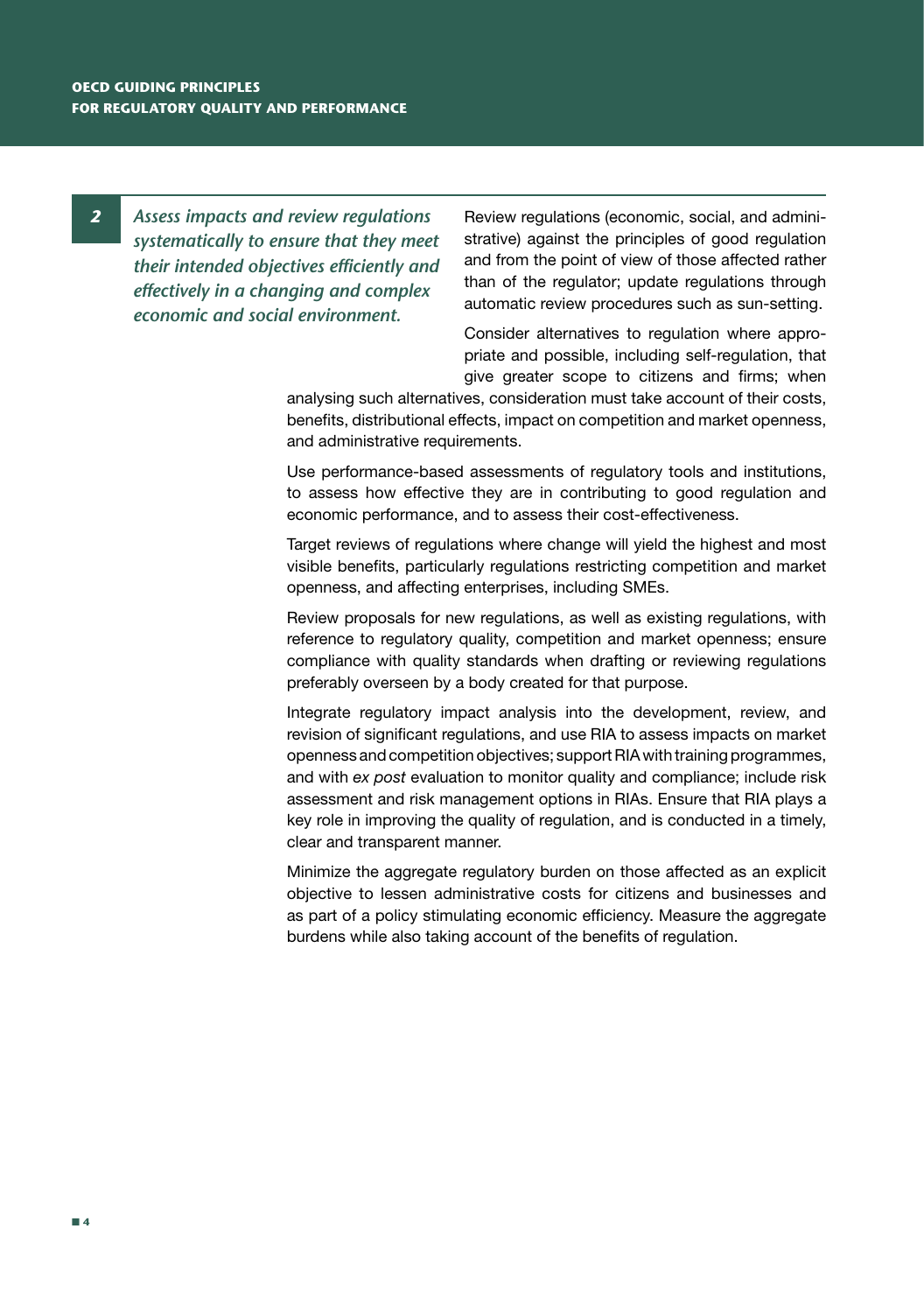*3 Ensure that regulations, regulatory institutions charged with implementation, and regulatory processes are transparent and non-discriminatory.*

Establish regulatory arrangements that ensure that the public interest is not subordinated to those of regulated entities and stakeholders.

Consult with all significantly affected and potentially interested parties, whether domestic or foreign, where appropriate at the earliest possible stage

while developing or reviewing regulations, ensuring that the consultation itself is timely and transparent, and that its scope is clearly understood.

Ensure that firms in an industry are not subject to firm-specific benefits or costs arising from regulation, unless such benefits or costs are demonstrably necessary to benefit the public or to prevent the exercise of market power.

Create and update on a continuing basis public registries of regulations and business formalities, or use other means of ensuring that domestic and foreign businesses can easily identify all requirements applicable to them. Electronically accessible, interactive Web sites should be a priority to make rulemaking information available to the public, and to receive public comment on regulatory matters.

Ensure that administrative procedures for applying regulations and regulatory decisions are transparent, non-discriminatory, contain an appeal process against individual actions, and do not unduly delay business decisions; ensure that efficient appeals procedures are in place.

Ensure that regulatory institutions are accountable and transparent, and include measures to promote integrity.

*4 Review and strengthen where necessary the scope, effectiveness and enforcement of competition policy.* 

Eliminate sectoral gaps in coverage of competition law, unless evidence suggests that compelling public interests cannot be served in better ways. Competition law enforcement and sector regulation to promote competition and trade liberalisation should be co-ordinated to ensure consistency.

Enforce competition law vigorously where collusive behaviour, abuse of dominant position, monopolisation or anticompetitive mergers risk frustrating reform. Employ effective tools such as leniency programmes to detect and deter hard-core cartel violations. Sanctions imposed against anti-competitive conduct should be sufficient to deter violations; that is, they should be proportionate to the violators' expected gain, the risk of detection and the risk of public harm.

Provide competition authorities with the authority and capacity to advocate reform, and support public awareness of the role and benefits of competition.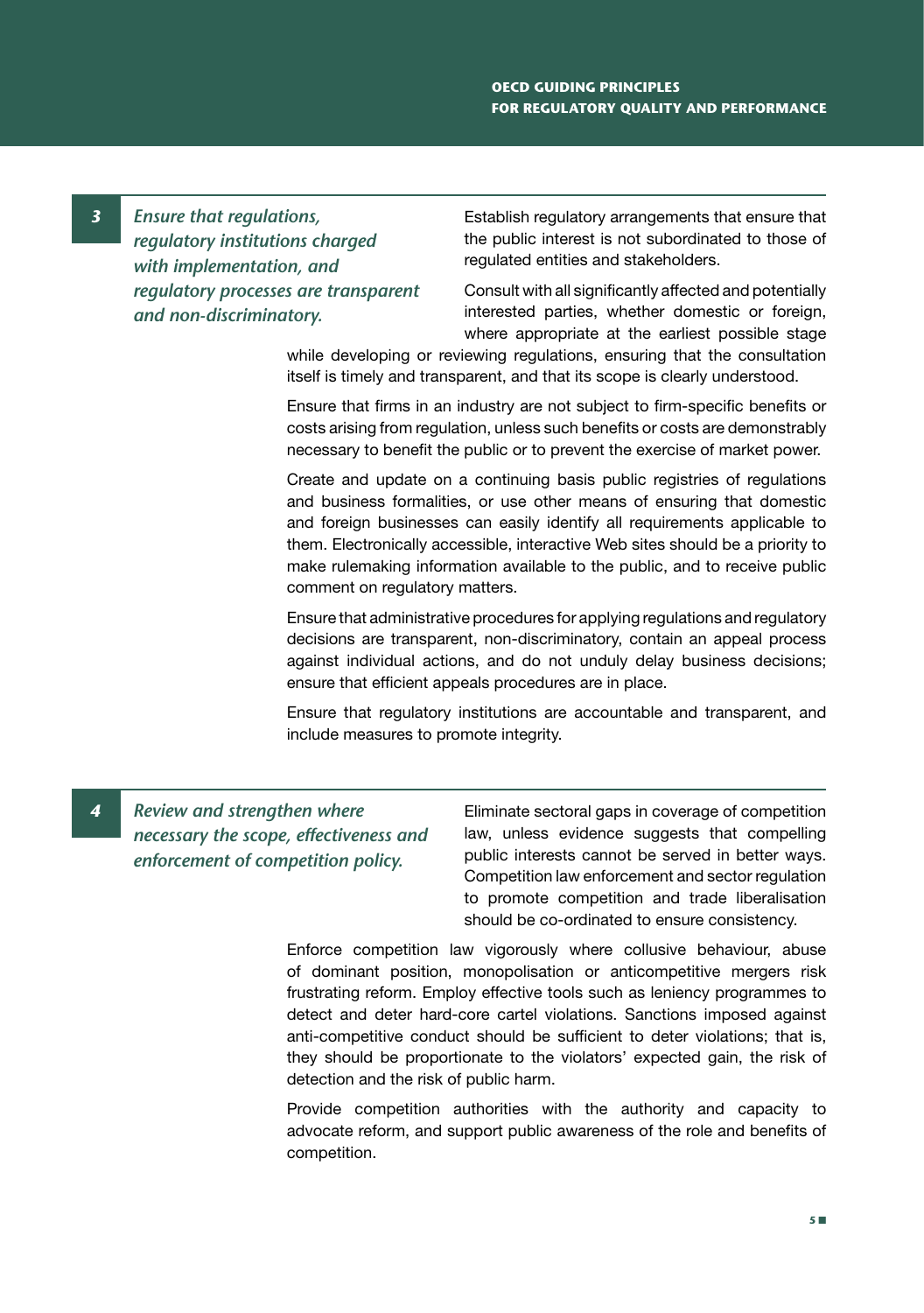*5 Design economic regulations in all sectors to stimulate competition and efficiency, and eliminate them except where clear evidence demonstrates that they are the best way to serve broad public interests.* 

Ensure that regulatory restrictions on competition are limited and proportionate to the public interests they serve.

Periodically review those aspects of economic regulations that restrict entry, access, exit, pricing, output, normal commercial practices, and forms of business organisation to ensure that the benefits of the regulation outweigh the costs, and that alternative arrangements cannot equally meet the objectives of the regulation with less effect on competition.

Promote efficiency and the transition to effective competition where economic regulations continue to be needed because of potential for abuse of market power. In particular: (*i*) in appropriate cases such as privatisation and the reform of markets that are in the process of opening up to competition, separate potentially competitive activities from regulated utility networks, and otherwise restructure as needed to promote competition; (*ii*) promote non-discriminatory access to essential network facilities to all market participants on a timely and transparent basis; (*iii*) promote inter-connection of networks between geographically neighbouring areas; and (*iv*) use price regulation mechanisms including price caps and other mechanisms such as price monitoring and disclosure regimes to encourage efficiency gains when price controls are needed.

Promote choice by consumers of the firm with which they deal so that they can switch firms at efficient cost and without undue restrictions.

Periodically review the state ownership stake or financial interest in undertakings with market power and whether they unduly impair competition or impede pro-competitive reforms.

Periodically review the need for universal service obligations, their effectiveness and the need to maintain restrictions on entry and prices.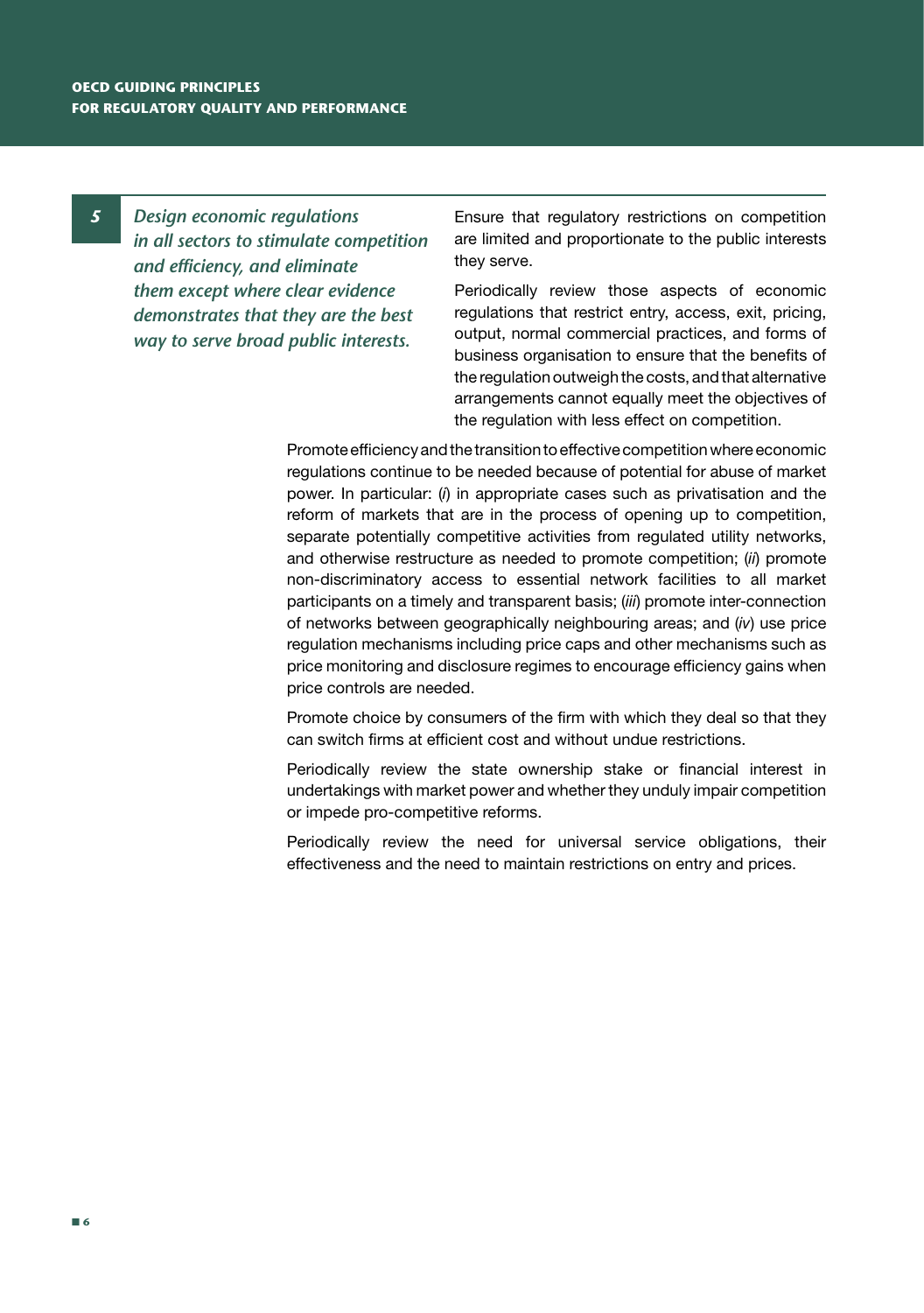*6 Eliminate unnecessary regulatory barriers to trade and investment through continued liberalisation and enhance the consideration and better integration of market openness throughout the regulatory process, thus strengthening economic efficiency and competitiveness.*

Better integrate the consideration of market openness principles within the design and implementation of regulations and the conduct of RIAs, taking account of the increasing role of domestic regulatory environments in determining market openness in light of advances in trade and investment liberalisation.

Implement, and work with other countries to strengthen international rules and principles to further liberalise trade and investment paying particular attention to transparency, non-discrimination, avoidance of unnecessary trade restrictiveness,

harmonisation towards international standards, streamlining of conformity assessment procedures and application of competition principles.

Reduce as a priority matter those regulatory barriers to trade and investment arising from divergent and duplicative or outdated requirements by countries.

Support the development and use of internationally harmonised standards as a basis for domestic regulations and their review and improvement in collaboration with other countries, to assure they continue to achieve their intended policy objectives efficiently and effectively.

Elaborate clearly defined criteria for accepting foreign standards, measures and qualifications as equivalent to domestic ones when they pursue the same regulatory objective. Provide transparent and accessible avenues for foreign producers and service suppliers wishing to demonstrate equivalence.

Expand recognition of other countries' conformity assessment procedures and results through, for example, mutual recognition agreements (MRAs), unilateral recognition of equivalence, promotion of supplier's declaration of conformity or other means. Encourage the development of domestic capacity for accreditation and ensure its ease of access.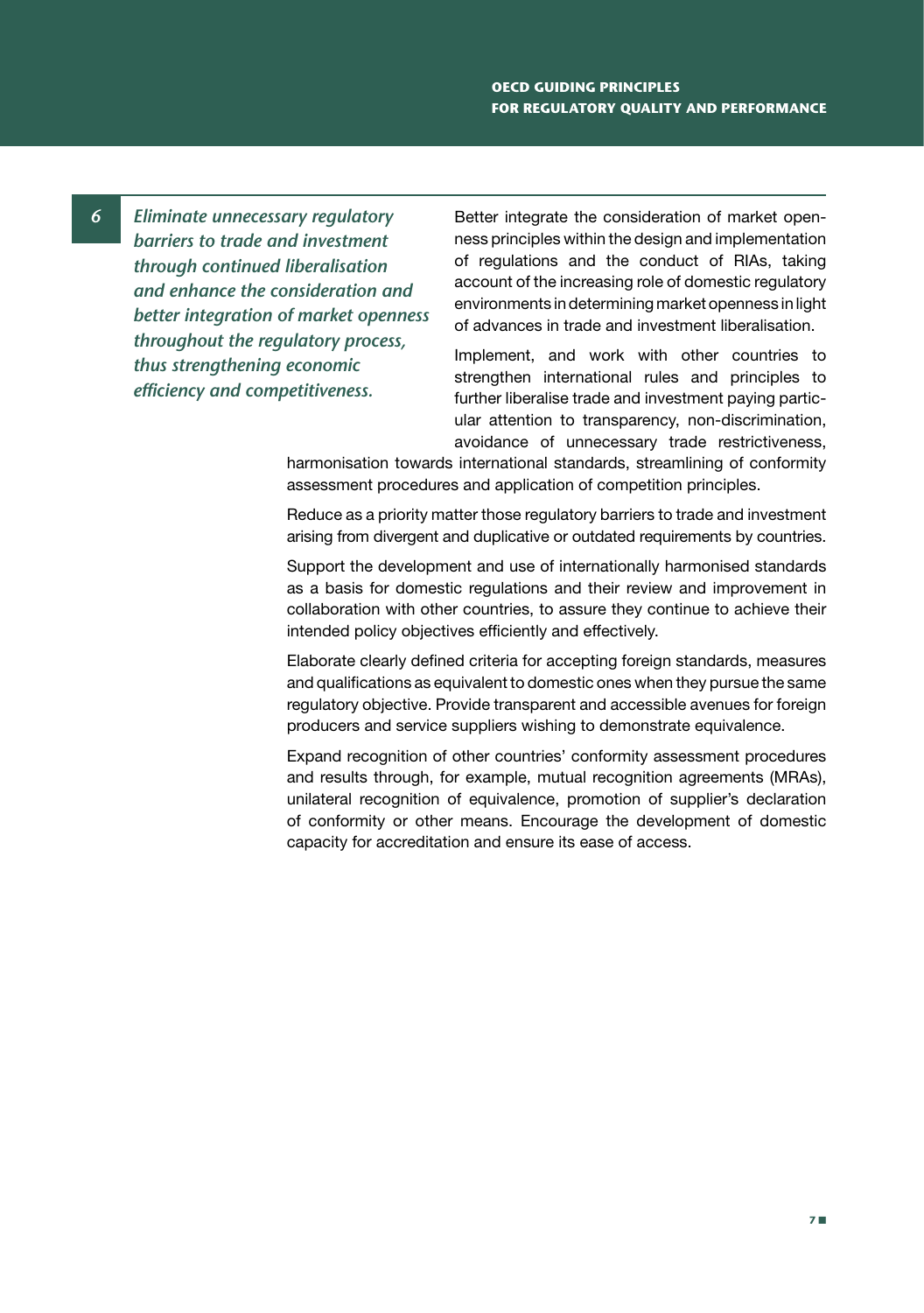*7 Identify important linkages with other policy objectives and develop policies to achieve those objectives in ways that support reform.* 

Apply principles of good regulation when reviewing and adapting policies in areas such as reliability, safety, health, consumer protection, and energy security so that they remain effective, and as efficient as possible within competitive market environments; pursue liberalisation when the benefits of competition

and market openness are consistent with the achievement of other key policy objectives; broaden the scope for regulatory quality to include public services. Recognise that as policy objectives multiply, the task of designing and evaluating regulations becomes more challenging.

Assess risk to the public and to public policy in a changing environment as fully and transparently as possible, thereby contributing to a better understanding of the responsibilities of all stakeholders.

Review non-regulatory policies, including subsidies (both direct and indirect) and procurement policy, and adjust them where they unnecessarily distort competition and market openness.

Ensure that programmes designed to ease the potential costs of regulatory reform are focused and transitional, and facilitate, rather than delay, the process of adjustment.